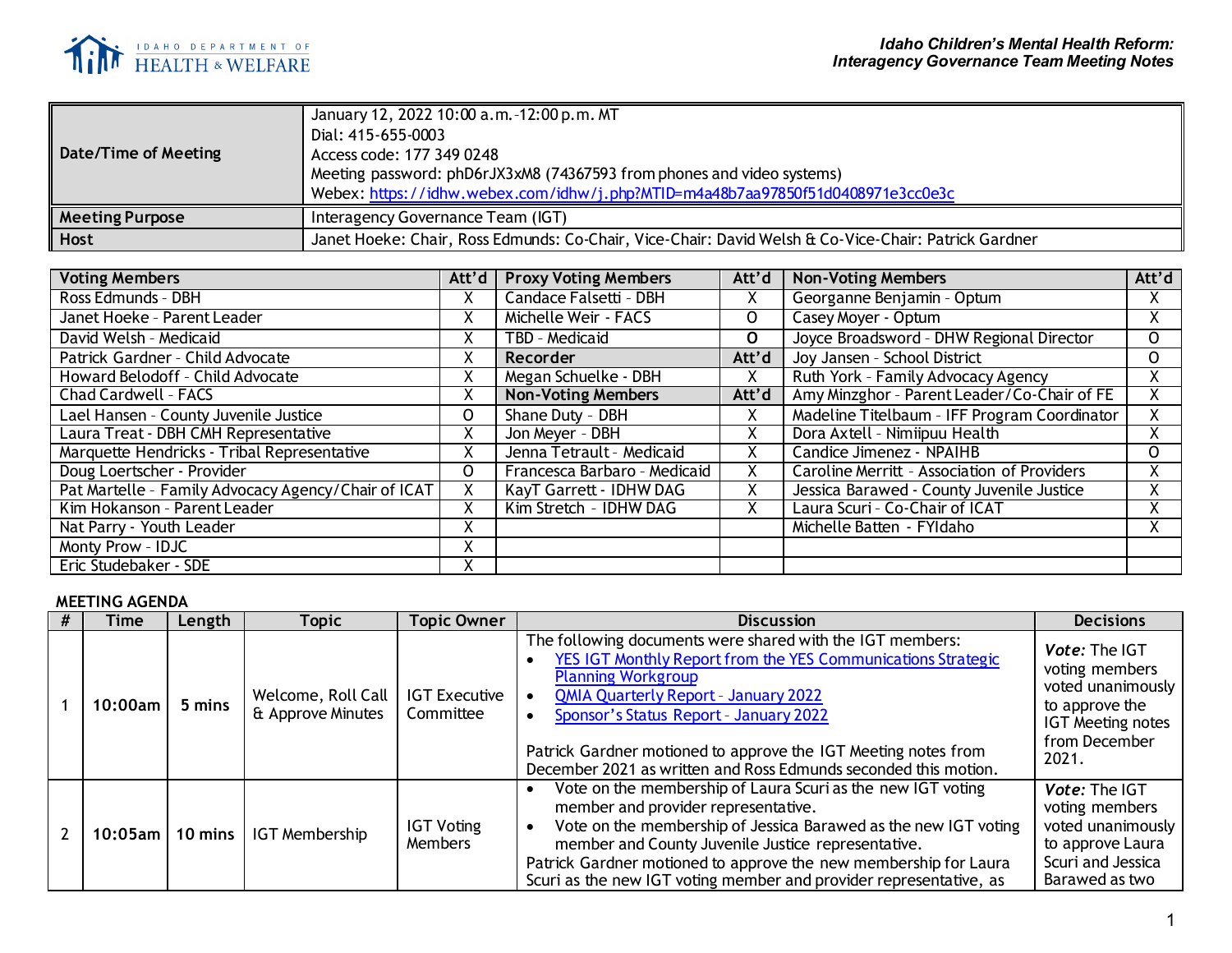

| # | <b>Time</b>          | Length  | <b>Topic</b>                                                      | <b>Topic Owner</b> | <b>Discussion</b>                                                                                                                                                                                                                                                                                                                                                                                                                                                                                                                                                                                                                                                                                                                                                                                                                                                                                                                                                                                                                                                                                                                                                                                                                                                                                                                                                                                                                                                                                                                                                                                                                                                                                                                                                                                                                                                                           | <b>Decisions</b>                                                                                 |
|---|----------------------|---------|-------------------------------------------------------------------|--------------------|---------------------------------------------------------------------------------------------------------------------------------------------------------------------------------------------------------------------------------------------------------------------------------------------------------------------------------------------------------------------------------------------------------------------------------------------------------------------------------------------------------------------------------------------------------------------------------------------------------------------------------------------------------------------------------------------------------------------------------------------------------------------------------------------------------------------------------------------------------------------------------------------------------------------------------------------------------------------------------------------------------------------------------------------------------------------------------------------------------------------------------------------------------------------------------------------------------------------------------------------------------------------------------------------------------------------------------------------------------------------------------------------------------------------------------------------------------------------------------------------------------------------------------------------------------------------------------------------------------------------------------------------------------------------------------------------------------------------------------------------------------------------------------------------------------------------------------------------------------------------------------------------|--------------------------------------------------------------------------------------------------|
|   |                      |         |                                                                   |                    | well as the new membership for Jessica Barawed as the new IGT voting<br>member and County Juvenile Justice representative. Ross Edmunds<br>seconded this motion.                                                                                                                                                                                                                                                                                                                                                                                                                                                                                                                                                                                                                                                                                                                                                                                                                                                                                                                                                                                                                                                                                                                                                                                                                                                                                                                                                                                                                                                                                                                                                                                                                                                                                                                            | new IGT voting<br>members.                                                                       |
| 3 | $10:15$ am   15 mins |         | Review and vote on<br>the amended<br>Bylaws for the IGT           | <b>IGT Members</b> | The IGT members reviewed the suggested amendments to the IGT<br>Bylaws. Patrick Gardner motioned to approve the amendments made<br>to the IGT Bylaws and Ross Edmunds seconded this motion.                                                                                                                                                                                                                                                                                                                                                                                                                                                                                                                                                                                                                                                                                                                                                                                                                                                                                                                                                                                                                                                                                                                                                                                                                                                                                                                                                                                                                                                                                                                                                                                                                                                                                                 | Vote: The IGT<br>voting members<br>voted unanimously<br>to approve the<br>amended IGT<br>Bylaws. |
| 4 | 10:30am              | 5 mins  | <b>Initial Questions</b><br>about QMIA<br><b>Quarterly Report</b> |                    |                                                                                                                                                                                                                                                                                                                                                                                                                                                                                                                                                                                                                                                                                                                                                                                                                                                                                                                                                                                                                                                                                                                                                                                                                                                                                                                                                                                                                                                                                                                                                                                                                                                                                                                                                                                                                                                                                             |                                                                                                  |
| 5 | $10:35$ am           | 40 mins | Review Sponsor's<br>Report                                        | DBH &<br>Medicaid  | Ross Edmunds shared that the first two projects, the Project 1:<br>Implementation Assurance Plan (IAP) and Project 2: Implementation<br>Assurance Plan (IAP) Project Plan, will be reviewed in greater detail<br>during the following agenda items.<br>Shane Duty reviewed Project 3: House Bill 233 in the Sponsor's Status<br>Report. We are in the final stages of reviewing the MOU and having<br>that signed. While we are working to get this finalized, we have<br>already received multiple Quick Reaction Team (QRT) requests and the<br>process has been completed successfully. QRTs are part of the<br>Department's response to bring together respective individuals from<br>the Divisions to pull resources together in a rapid manner.<br>Patrick Gardner asked how this process is going so far and Laura Treat<br>shared that she has participated in a couple of these meetings and<br>they have been very productive. Shane Duty added that overall, there<br>is a learning curve for Department staff, providers, and parents to fully<br>understand House Bill 233 and this new process. In these cases,<br>Medicaid, FACS, and DBH have increased their collaboration to try to<br>find resources and treatments for a child that is being discharged from<br>an in-home placement. Howard Belodoff asked when the MOU would<br>be made available to the public and what steps the Department will<br>take to make sure that parents fully understand House Bill 233.<br>Howard Belodoff also asked for further information on QRTs and how<br>they work. KayT Garrett suggested that a deeper discussion about this<br>process be added onto the IGT meeting agenda for February. Howard<br>Belodoff and Patrick Gardner agreed.<br>Ross Edmunds briefly reviewed Project 4: QMIA Council Quarterly<br>Report Recommendations. Candace Falsetti added that they have |                                                                                                  |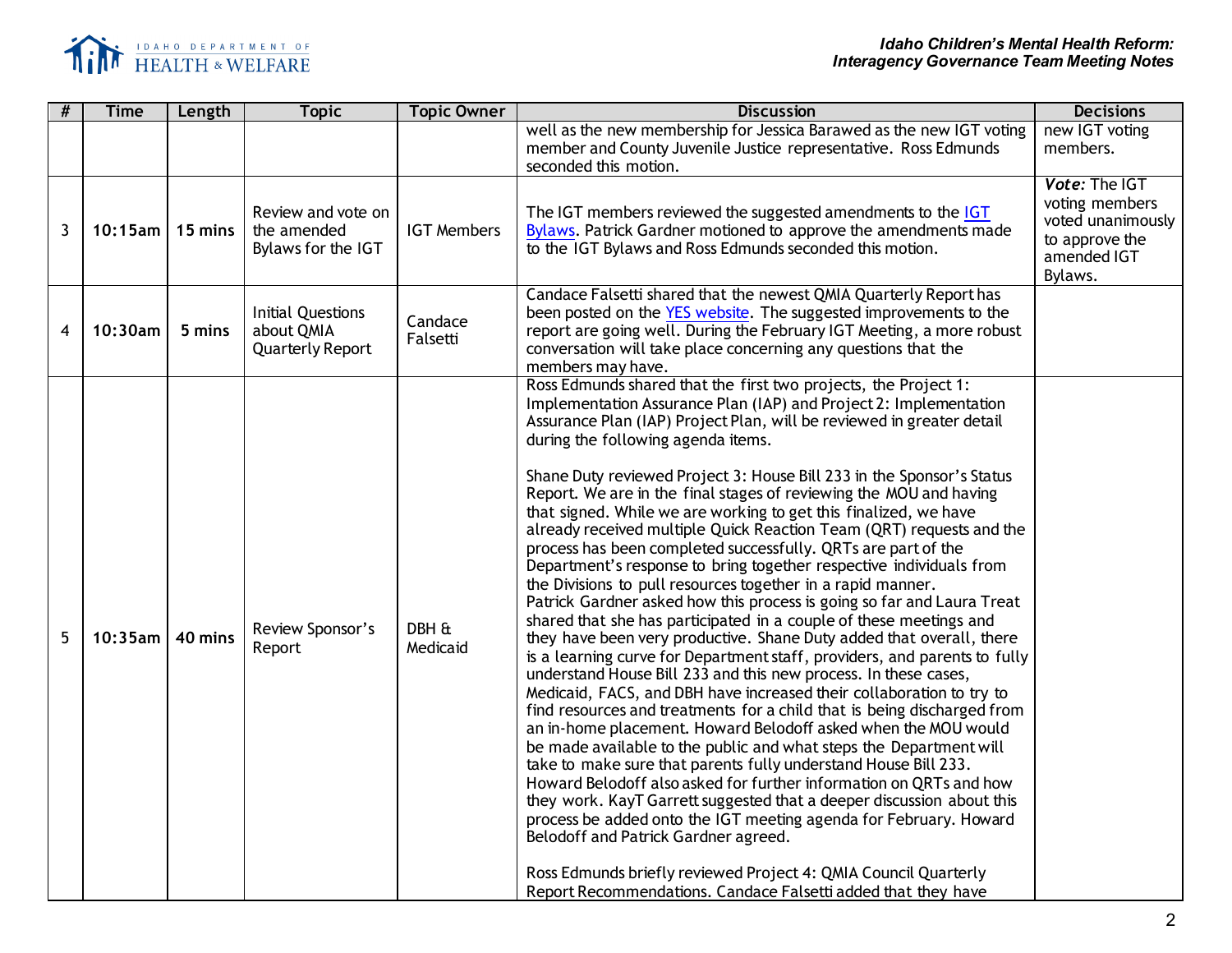

| # | <b>Time</b> | Length  | <b>Topic</b>                                                   | <b>Topic Owner</b>                | <b>Discussion</b>                                                                                                                                                                                                                                                                                                                                                                                                                                                                                                                                                                                                                                                                                                                                                                                                                                                                                                                                                                                                                                                                                                                                                                                                                                                                                                                                                                                                                                                                                                                                                                                                                                                              | <b>Decisions</b> |
|---|-------------|---------|----------------------------------------------------------------|-----------------------------------|--------------------------------------------------------------------------------------------------------------------------------------------------------------------------------------------------------------------------------------------------------------------------------------------------------------------------------------------------------------------------------------------------------------------------------------------------------------------------------------------------------------------------------------------------------------------------------------------------------------------------------------------------------------------------------------------------------------------------------------------------------------------------------------------------------------------------------------------------------------------------------------------------------------------------------------------------------------------------------------------------------------------------------------------------------------------------------------------------------------------------------------------------------------------------------------------------------------------------------------------------------------------------------------------------------------------------------------------------------------------------------------------------------------------------------------------------------------------------------------------------------------------------------------------------------------------------------------------------------------------------------------------------------------------------------|------------------|
|   |             |         |                                                                |                                   | started to work on these recommendations and found some ways in the<br>report to represent statewide access to see where those gaps are. The<br>hope is that we will be able to continue to use this information and<br>graphics in the report as we move forward. Ross Edmunds then<br>reviewed Project 5: Quality Review Process and Candace Falsetti<br>added that she has gathered input and they hope to get the process<br>completed soon. Ross Edmunds also reviewed Project 6: Jeff D.<br>Implementation Compliance Task Force and explained that this is the<br>third lane of the QMIA system, which also includes the QMIA Council<br>and the quality review process. Ross Edmunds shared that the<br>Sponsor's have added Project 7: IBHP Invitation to Negotiate (ITN),<br>which is a different way for the state to complete the procurement<br>process. The IBHP ITN has been posted in iPro as well as on the DHW<br>website. Over the past few weeks, DBH and Medicaid have<br>accomplished two major milestones, including the finalization of the<br>IAP and the posting of the IBHP ITN so that potential bidders can<br>review this information and start developing their responses.                                                                                                                                                                                                                                                                                                                                                                                                                                                                      |                  |
| 6 | $11:15$ am  | 20 mins | Overview on final<br>Implementation<br>Assurance Plan<br>(IAP) | <b>IGT Executive</b><br>Committee | Ross Edmunds shared that they have now completed the<br>Implementation Assurance Plan (IAP), which they have been working on<br>for many months. As of Monday, January 10, the proposed IAP was filed<br>with the courts. The plan moving forward is to introduce the document<br>to all of the IGT members and go in-depth with all of the IGT members<br>at the IGT meeting in February. The hope is that by that time it will be<br>approved by the courts.<br>David Welsh shared a presentation on the YES Implementation<br>Assurance Plan, which covered the Jeff D. Settlement Agreement<br>history, the timeline used for the drafting of the IAP, and the next<br>steps for implementation. These next steps include completing a<br>detailed IAP Project Plan, completing the set out action items and<br>initiatives, completing the procurement of the IBHP, and finally<br>entering the monitoring phase of the Jeff D. Settlement Agreement.<br>Patrick Gardner also provided a quick overview of the IAP and stated<br>that all of the items within the IAP will be clearly spelled out in the<br>completed authoritative documents. Once these documents have been<br>completed and agreed upon, there will be accountability. Building<br>these transparent guidance documents will give us the ability to<br>complete the items that remain to be done.<br>Pat Martelle asked when the new IAP Project Plan will be completed<br>and available for review. Ross Edmunds explained that the purpose of<br>the Project Plan is to create an internal plan moving forward. This plan<br>will be based on all of the dates for delivery included in the IAP. DHW |                  |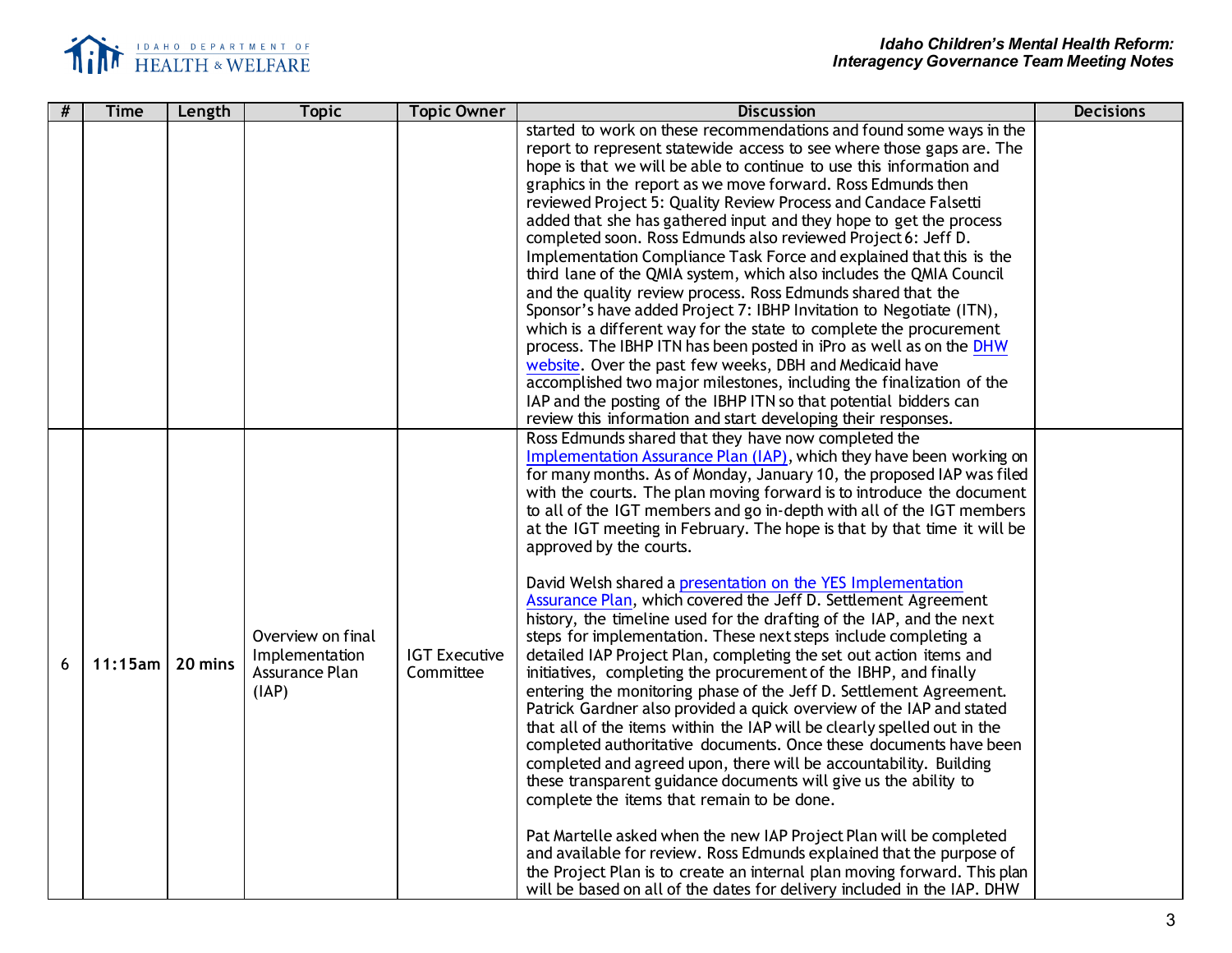

| # | <b>Time</b> | Length | <b>Topic</b> | <b>Topic Owner</b> | <b>Discussion</b>                                                                                                                                                                                                                                                                                                                                                                                                                                                                                                                                                                                                                                                                                                                                                                                                                                                                                                                                                                  | <b>Decisions</b> |
|---|-------------|--------|--------------|--------------------|------------------------------------------------------------------------------------------------------------------------------------------------------------------------------------------------------------------------------------------------------------------------------------------------------------------------------------------------------------------------------------------------------------------------------------------------------------------------------------------------------------------------------------------------------------------------------------------------------------------------------------------------------------------------------------------------------------------------------------------------------------------------------------------------------------------------------------------------------------------------------------------------------------------------------------------------------------------------------------|------------------|
|   |             |        |              |                    | is currently in the process of hiring a cross-divisional YES Project<br>Manager and we plan to provide them with the ownership of that<br>Project Plan. Due to this, there is no deadline date for the Project Plan<br>at this time.                                                                                                                                                                                                                                                                                                                                                                                                                                                                                                                                                                                                                                                                                                                                               |                  |
|   |             |        |              |                    | Pat Martelle asked how the IGT we understand the new design of the<br>system. Patrick Gardner clarified that this will not be a new design.<br>There are authoritative documents that need to be completed, such as<br>the Services and Supports Crosswalk, which will be a public document.<br>We want to bring in these documents so that the system is clear,<br>written, authoritative, and accountable at every level. As we<br>straighten these issues in the process out, it will be a collaborative<br>process and will likely include the help and support of IGT.                                                                                                                                                                                                                                                                                                                                                                                                        |                  |
|   |             |        |              |                    | Janet Hoeke asked if there is a plan including parent and youth voice<br>in these documents as part of the collaborative process. KayT Garrett<br>shared that parent and youth voice will be included. Many of the<br>components require the Department to work with the Implementation<br>Workgroup (IWG) to finalize these documents and there is a parent<br>representative on this workgroup. Patrick Gardner added that the IAP<br>includes different techniques for engaging providers, parents, and<br>youth. Using the IWG for feedback is one method however, it is not the<br>only method that will be used. There are additional workgroups that<br>will provide feedback and the IGT will likely have a role in various<br>ways. It should be noted that it is also the responsibility of the IGT to<br>pay attention to these details and bring this to our attention if the<br>parent and youth voice is insufficient.                                               |                  |
|   |             |        |              |                    | Pat Martelle asked if the state has the intention to restart various<br>workgroups to address what needs to be designed or developed to<br>complete implementation. Patrick Gardner stated that there is a<br>specific provision in the IAP that addresses this question. Ross Edmunds<br>added that the IAP mentions specific workgroups that will be used as<br>necessary. We do not anticipate reestablishing all of the past<br>workgroups as we also have a tight timeline for this work. Janet Hoeke<br>added that a listing of the workgroups that are being created and used<br>would be helpful. Pat Martelle stated that it will be hard for the IGT to<br>ensure that the family and youth voice is being included into the work<br>if there are not meetings to create a forum for providing this input.<br>Ross Edmunds added that, thus far, the state has done a good job<br>including parent and youth voice and there is no plan to change that<br>for this work. |                  |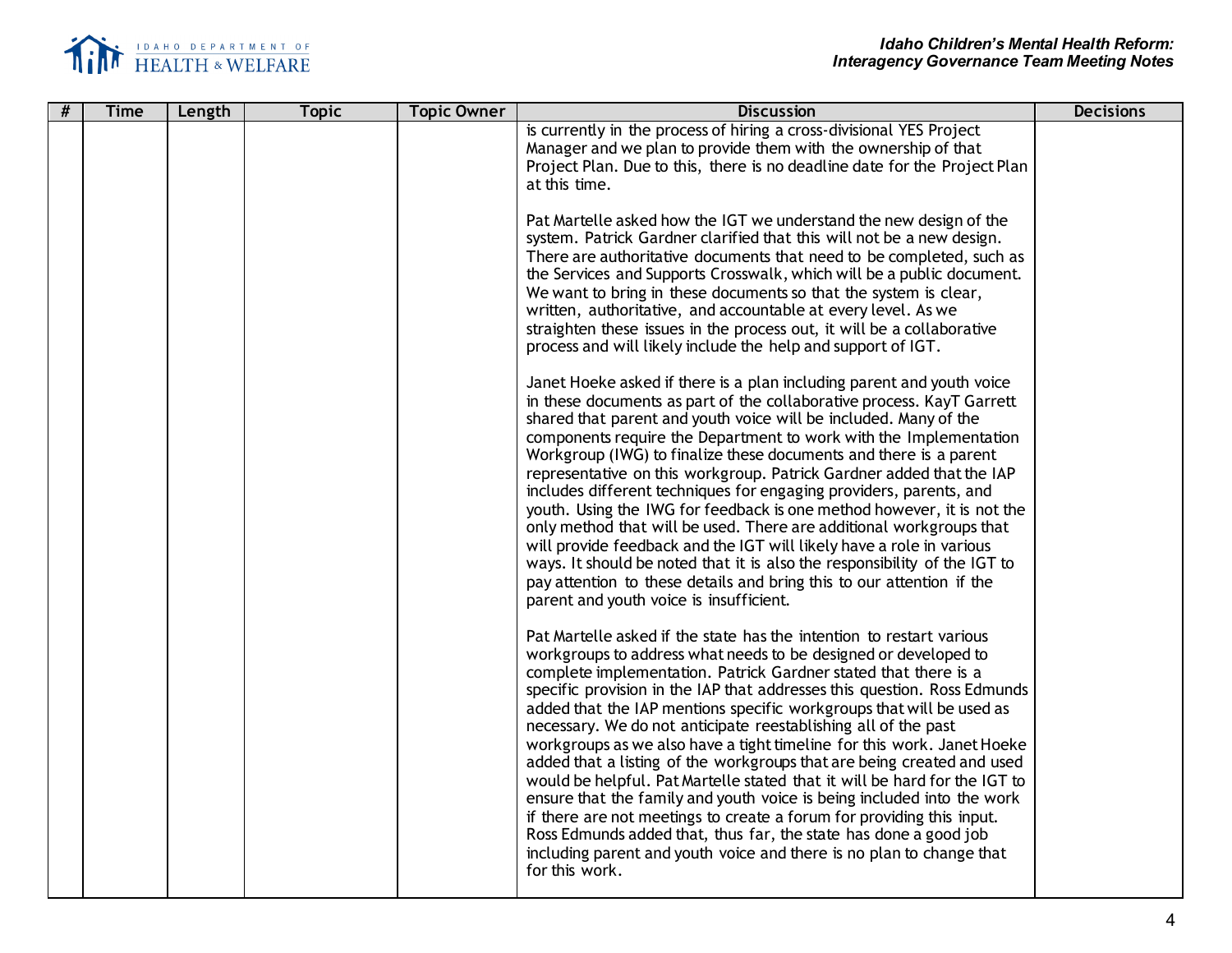

| #              | <b>Time</b> | Length  | <b>Topic</b>                                                              | <b>Topic Owner</b>                | <b>Discussion</b>                                                                                                                                                                                                                                                                                                                                                                                                                                                                                                                                                                                                                                                                                                                                                                                                                                                                                                                                                                                                                                                                                                                                                                                                                                                                                                                                                                                                                                                                                                                                            | <b>Decisions</b> |
|----------------|-------------|---------|---------------------------------------------------------------------------|-----------------------------------|--------------------------------------------------------------------------------------------------------------------------------------------------------------------------------------------------------------------------------------------------------------------------------------------------------------------------------------------------------------------------------------------------------------------------------------------------------------------------------------------------------------------------------------------------------------------------------------------------------------------------------------------------------------------------------------------------------------------------------------------------------------------------------------------------------------------------------------------------------------------------------------------------------------------------------------------------------------------------------------------------------------------------------------------------------------------------------------------------------------------------------------------------------------------------------------------------------------------------------------------------------------------------------------------------------------------------------------------------------------------------------------------------------------------------------------------------------------------------------------------------------------------------------------------------------------|------------------|
|                |             |         |                                                                           |                                   | Patrick Gardner suggested that we continue this conversation when we<br>discuss the details of the IAP at the IGT meeting in February and the<br>IGT members agreed.                                                                                                                                                                                                                                                                                                                                                                                                                                                                                                                                                                                                                                                                                                                                                                                                                                                                                                                                                                                                                                                                                                                                                                                                                                                                                                                                                                                         |                  |
| $\overline{7}$ | 11:35am     | 10 mins | Update on IGT<br>Executive<br>Committee<br>Meetings with<br>Subcommittees | <b>IGT Executive</b><br>Committee | Ross Edmunds shared that the IGT Executive Committee (EC) had their<br>initial meetings with the subcommittees and the QMIA Council. From<br>there, we landed on a list of areas for improvement, which included<br>increased communication and more formalized roles and<br>responsibilities. The IGT EC requested follow-up meetings and we have<br>already met with ICAT and the QMIA Council. The follow-up meeting<br>with the FE subcommittee has been scheduled as well. Patrick Gardner<br>stated that doing these meetings is important as the IGT EC is<br>developing a better understanding of what the committees do, what<br>the committees want to do, and what the best role would be with the<br>IGT. Once the IGT EC has completed these meetings, they plan to<br>share this information with the IGT and discuss some ideas about<br>possible solutions. The QMIA Council will be working to update the<br>QMIA Plan and this is where our questions will be resolved.<br>Ruth York asked if the FE subcommittee will be replacing all of the<br>avenues for family voice. Patrick Gardner clarified that this will not be<br>the case. The IGT EC wants to determine how family members can<br>engage with different committees.                                                                                                                                                                                                                                                                                                         |                  |
| 8              | 11:45am     | 5 mins  | <b>New Business Items</b>                                                 | <b>IGT Members</b>                | Ross Edmunds provided an update on the Governor's State of the State<br>address, which was given on Monday, January 10. These are the<br>Governor's recommendations that the legislature will be taking up this<br>session. The Governor identified 50 million dollars that was<br>recommended to go into behavioral work in Idaho as a one-time<br>amount. We all recognize that sending children out of state for PRTFs<br>and not having more facilities in Idaho is challenging for the children<br>and the families. The Governor is recommending that 15 million dollars<br>be put into the budget to work on the development of PRTFs in Idaho.<br>This could be separated into three separate 5 million dollar grants as<br>start-up funds for new or existing providers of that service in Idaho.<br>The next recommendation was to use 6 million dollars in a similar way<br>for Certified Community Behavioral Health Clinics (CCBHCs), which<br>provides behavioral health and general health care services. As well,<br>4.4 million dollars was recommended for 988 and crisis development,<br>which would be in additional to the 4.6 million that the Department is<br>proposing be used out of the Federal COVID funding. Director Monty<br>Prow shared that IDJC was included in two of the initiatives. The first<br>was a recommendation for 6.5 million dollars to be used to develop<br>youth crisis centers in partnership with DHW. The second initiative was<br>for the creation of a teen reception center, where a youth can go to |                  |